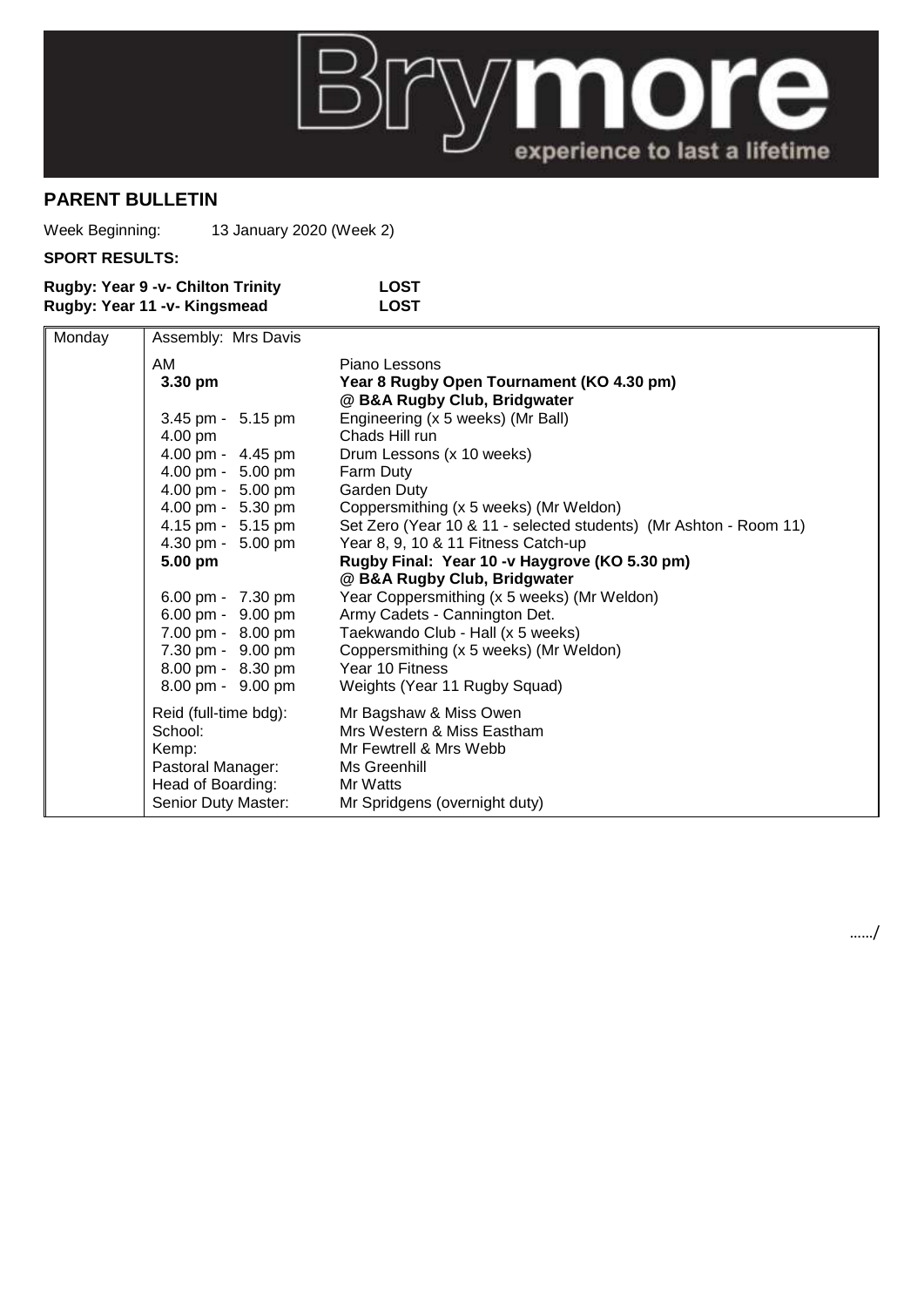| Tuesday   | Tutorial                                 |                                                                     |
|-----------|------------------------------------------|---------------------------------------------------------------------|
|           | 9.00 am - 11.00 am                       | YEAR 7 AGRI TRIP to Sedgemoor Market, Junction 24(M5) (Miss Parker) |
|           | 1.15 pm - 1.45 pm                        | <b>School Council (Meeting Room)</b>                                |
|           | 3.45 pm - 5.15 pm                        | Tool Making/Engineering (x 5 weeks) (Mr Ball)                       |
|           | 4.00 pm                                  | Chads Hill run                                                      |
|           | 4.00 pm - 4.45 pm                        | Guitar/Drum Lessons (x 10 weeks)                                    |
|           | 4.00 pm - 5.00 pm                        | Farm Duty                                                           |
|           | 4.00 pm - 5.00 pm                        | Year 9 Rugby                                                        |
|           | 4.00 pm - 5.00 pm                        | <b>NEW - Plot Summary Club for boys with plots (Mr Willcocks)</b>   |
|           | 4.00 pm - 5.30 pm                        | Sheet Metal Work (x 5 weeks (Mr Weldon)                             |
|           | 4.30 pm - 5.00 pm                        | Year 8 Fitness                                                      |
|           | 5.15 pm - 6.00 pm                        | Wood Carving (x 5 weeks) (Mr Ball)                                  |
|           | 6.00 pm - 7.30 pm                        | Sheet Metal Work (x 5 weeks (Mr Weldon)                             |
|           | 6.00 pm - 8.00 pm                        | <b>INFORMATION ONLY:</b>                                            |
|           |                                          | Open Evening @ Bridgwater & Taunton College, Bridgwater Campus      |
|           | 6.15 pm - 7.15 pm                        | Targeted Year 11 Higher Intervention Maths (By invite only) -       |
|           |                                          | Room 10 (Mrs Truman)                                                |
|           | 7.30 pm - 9.00 pm                        | Sheet Metal Work (x 5 weeks (Mr Weldon)                             |
|           | 7.30 pm - 8.15 pm                        | Lego Club - Kemp House (Mrs Webb)                                   |
|           | 8.00 pm - 8.30 pm                        | Year 11 Fitness                                                     |
|           | 8.00 pm - 9.00 pm                        | Weights (Year 10 Rugby Squad)                                       |
|           | Reid (full-time bdg):                    | Mrs Long & Mrs Phillips                                             |
|           | School:                                  | Mrs Western & Miss Eastham                                          |
|           | Kemp:                                    | Mr Fewtrell & Mrs Webb                                              |
|           | Pastoral Manager:                        | Ms Greenhill                                                        |
|           | Head of Boarding:                        | (Day) Mr Watts                                                      |
|           | Deputy Head of Boarding: (pm) Mr Bagshaw |                                                                     |
|           | Senior Duty Master:                      | Mr Spridgens                                                        |
| Wednesday | Assembly: Mr Watts                       |                                                                     |
|           | 3.45 pm - 5.15 pm                        | Archery (x 5 weeks) (Mr Ball)                                       |
|           | 4.00 pm                                  | Chads Hill run                                                      |
|           | 4.00 pm - 5.00 pm                        | Farm Duty                                                           |
|           | 4.00 pm - 5.00 pm                        | Garden Duty                                                         |
|           | 4.00 pm - 5.00 pm                        | Year 7 & 8 Rugby                                                    |
|           | 4.00 pm - 5.30 pm                        | Blacksmithing (x 5 weeks (Mr Weldon)                                |
|           | 4.30 pm                                  | Guitar Lessons (x 10 weeks)                                         |
|           | 4.30 pm - 5.00 pm                        | Year 9 Fitnes                                                       |
|           | 5.15 pm - 8.45 pm                        | Dry Ski Slope @ Mendip Sport Centre, Churchill (Mr Austin)          |
|           | 6.00 pm - 8.00 pm                        | <b>INFORMATION ONLY:</b>                                            |
|           |                                          | Open Evening @ Bridgwater & Taunton College, Taunton Campus         |
|           | 6.00 pm - 7.30 pm<br>7.15 pm - 8.00 pm   | Blacksmithing (x 5 weeks (Mr Weldon)                                |
|           | 7.30 pm - 8.30 pm                        | Games - Reid House (Mrs Edwards)<br>Young Farmers Club - LRC        |
|           |                                          | <b>BASC Electronic Shooting</b><br>$\bullet$                        |
|           | 7.30 pm - 9.00 pm                        | Blacksmithing (x 5 weeks (Mr Weldon)                                |
|           | 7.30 pm - 9.00 pm                        | Weights (Year 10&11 Rugby Squad)                                    |
|           | 7.45 pm - 8.30 pm                        | Athletics - MUGA (Invite Only)                                      |
|           |                                          |                                                                     |
|           | Reid (full-time bdg):                    | Mrs Long & Miss Owen                                                |
|           | School:                                  | Mr Bagshaw & Miss Eastham                                           |
|           | Kemp:                                    | Mr Fewtrell & Mrs Webb                                              |
|           | Pastoral Manager:                        | Ms Greenhill                                                        |
|           | Head of Boarding:                        | Mr Watts                                                            |
|           | Deputy Head of Boarding:                 | (pm) Mr Bagshaw                                                     |
|           | Senior Duty Master:                      | Mr Spridgens                                                        |

……/